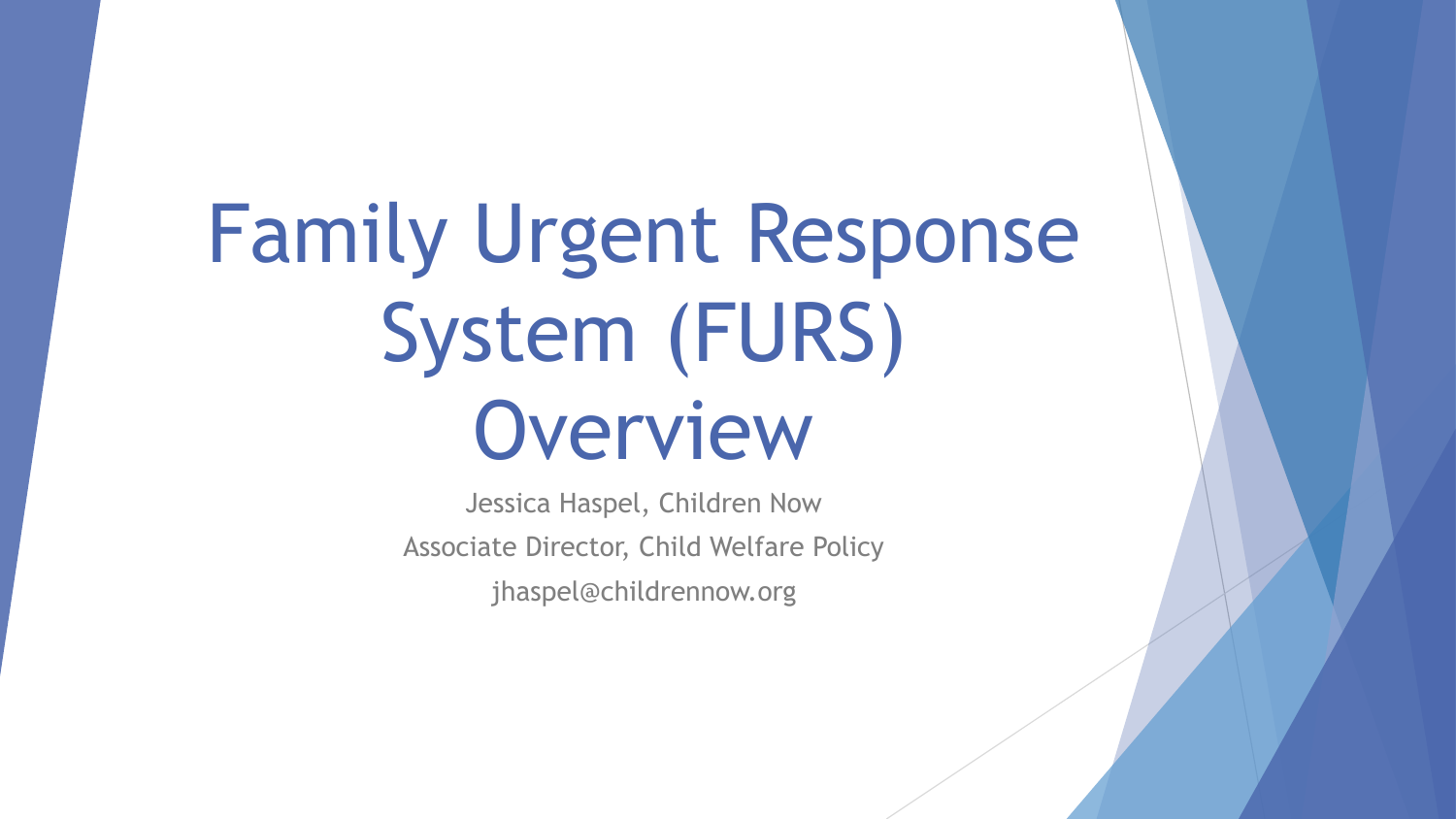### Family Urgent Response System

FURS was created to provide current and former foster youth and their caregivers with **immediate, trauma-informed support** when they need it.

It consists of state and local components:

- **24/7/365 statewide hotline** to respond to caregiver or youth during situations of instability
- County-based **mobile response and stabilization teams** available 24/7/365 in all 58 counties to provide in-person support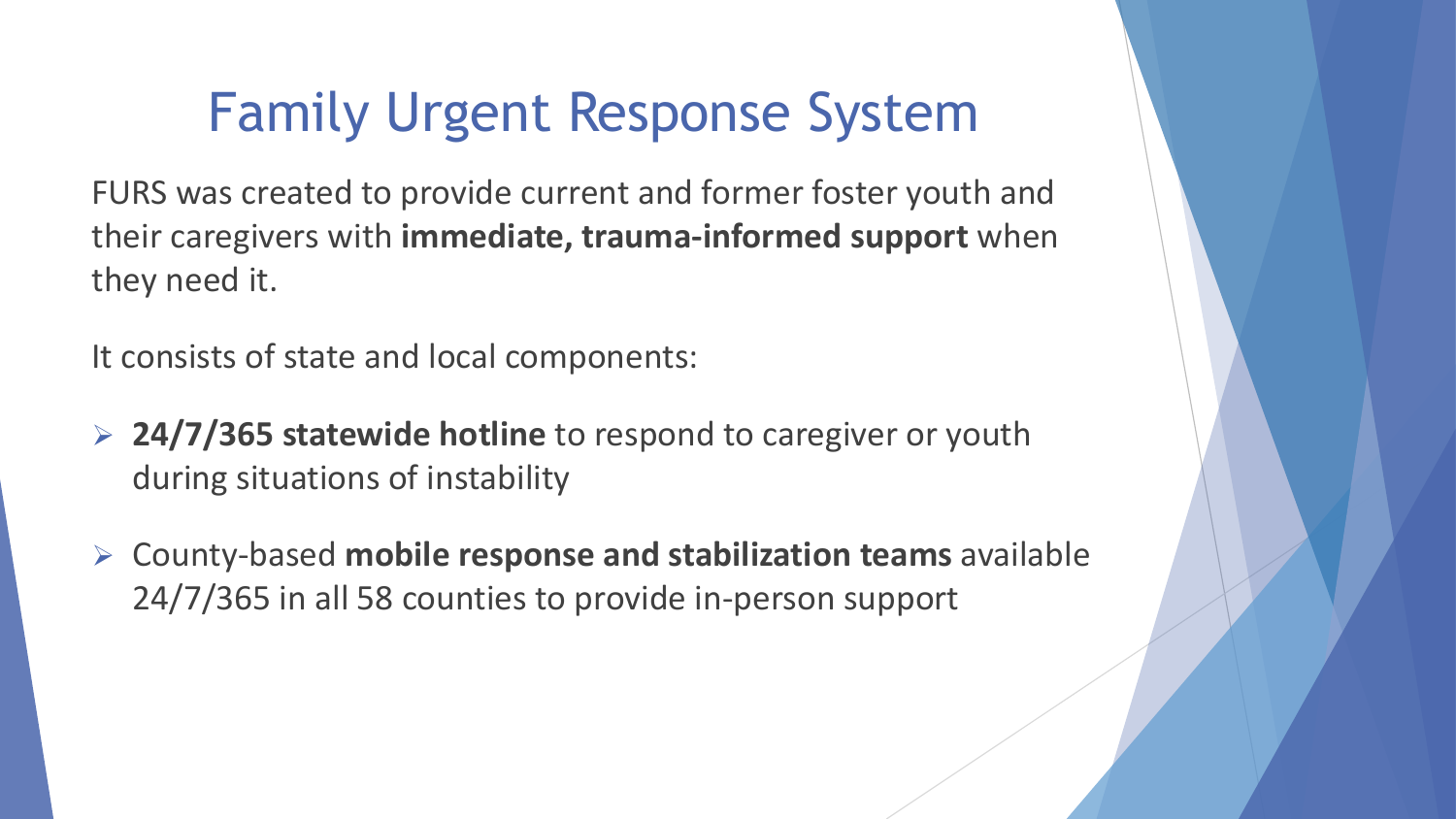#### FURS History

- ▶ FURS proposal developed by a broad cross-system coalition of stakeholders.
- FURS was first enacted in 2019 [\(Senate Bill 80](https://leginfo.legislature.ca.gov/faces/billTextClient.xhtml?bill_id=201920200SB80)) and minor amendments followed in 2020 [\(Assembly Bill 79\)](https://leginfo.legislature.ca.gov/faces/billNavClient.xhtml?bill_id=201920200AB79).
- Implementing language is in California Welfare and Institutions Code Sections: 16526, 16527, 16528, 16529, and 16530.
- ▶ Cal-FURS statewide hotline launched 3/1/21 and all 58 counties launched their full mobile response systems by 7/1/21.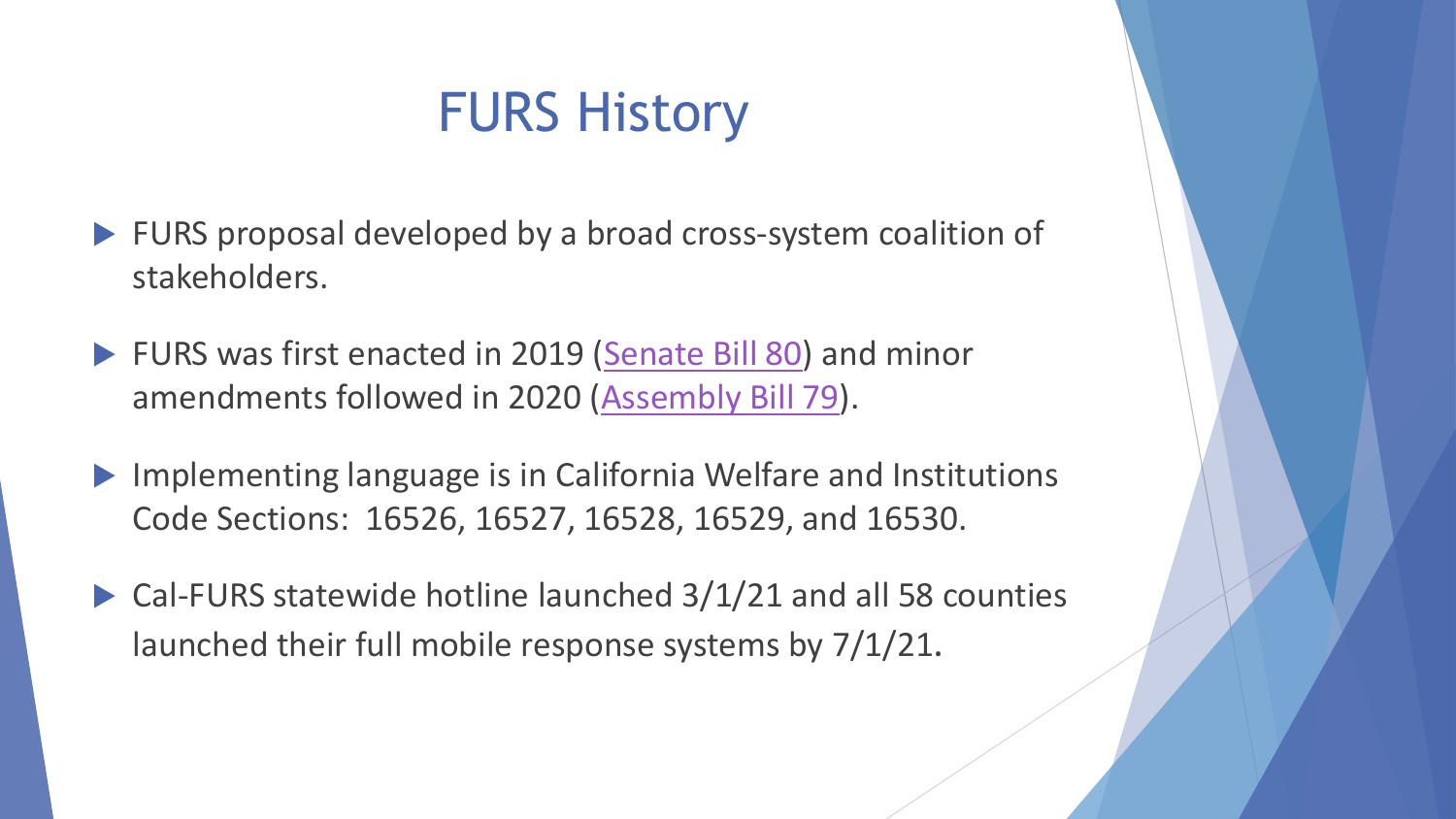#### FURS Goals

- Prevent placement disruptions and **preserve the relationship**  between the child or youth and their caregiver
- Prevent 911 calls or **law enforcement involvement** and the needless criminalization of traumatized youth
- **Prevent hospitalization** and placement into **congregate care**
- **Promote healing** as a family
- **Promote stability** for youth currently or formerly in foster care, including youth in extended foster care
- Connect families to **ongoing resources** in their communities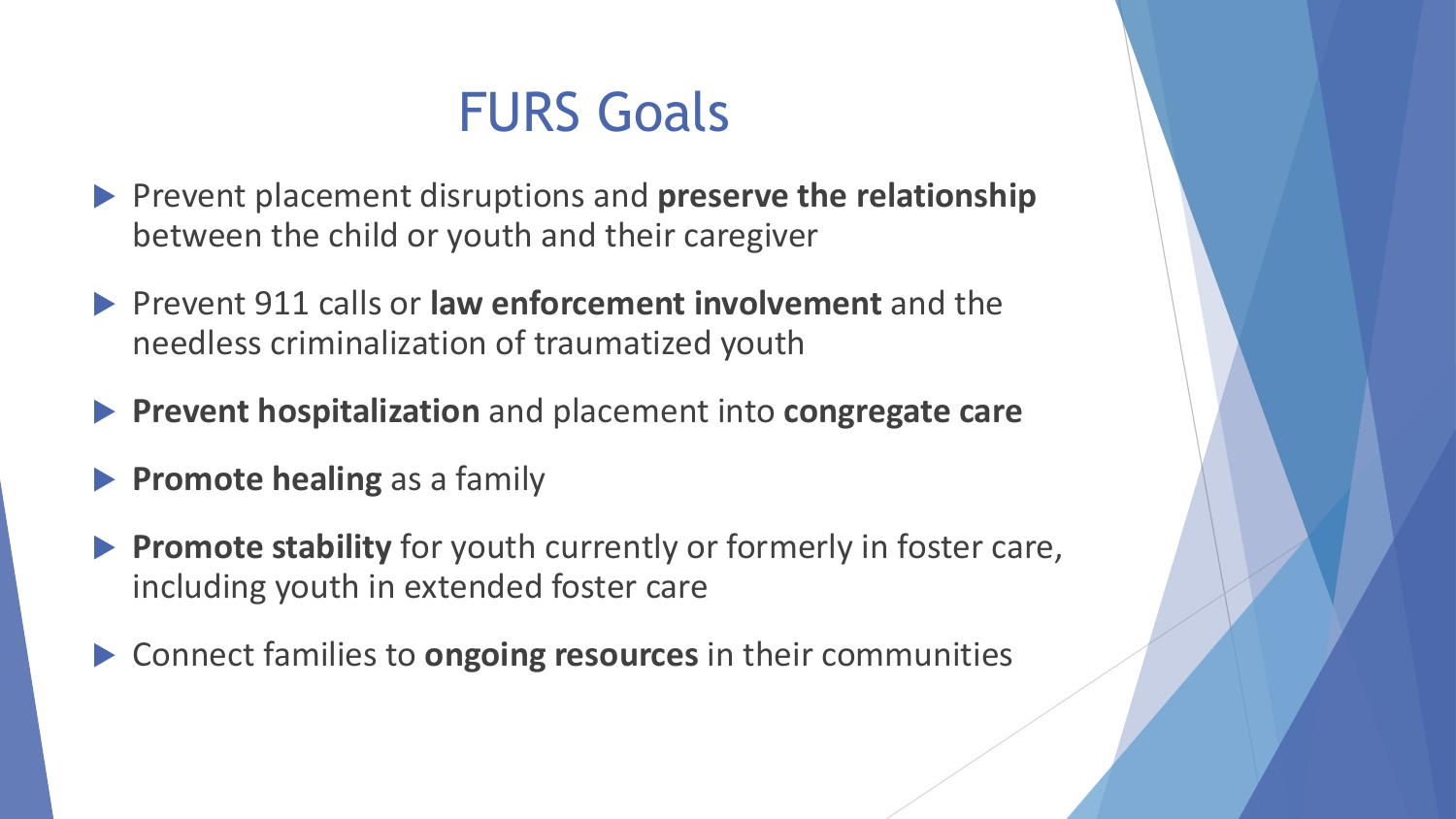## Intent

| <b>Immediate Need</b> | Create new, robust resource to provide immediate trauma-informed support to promote stability<br>and preserve relationships.                |
|-----------------------|---------------------------------------------------------------------------------------------------------------------------------------------|
| User Driven           | Put families and children in the driver's seat - youth and caregivers determine when they require<br>immediate support, not a professional. |
| Coordinated           | Break down silos between child-serving systems                                                                                              |
| <u>Support</u>        | Provide support for situations of instability that include, but are not limited to, mental health crises.                                   |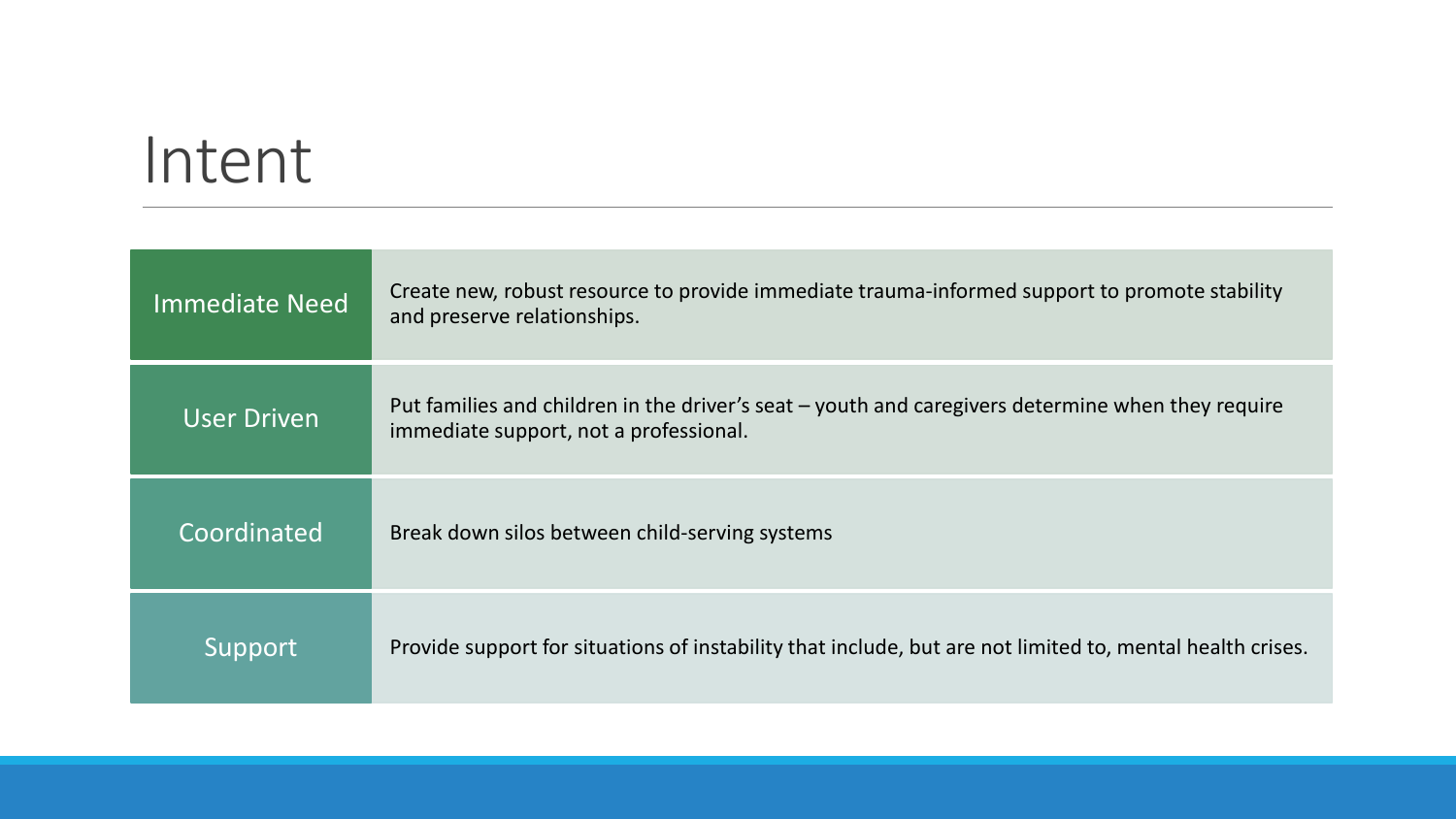#### Who Does FURS Serve?

- **"Current or former foster youth"** includes children or youth (up to age 21) who are currently or previously were in foster care through the child welfare OR probation/justice system.
- **"Caregiver"** is defined broadly to include individuals in a caregiving role.
- FURS is available during **"situations of instability"** as defined by the child, youth, or caregiver.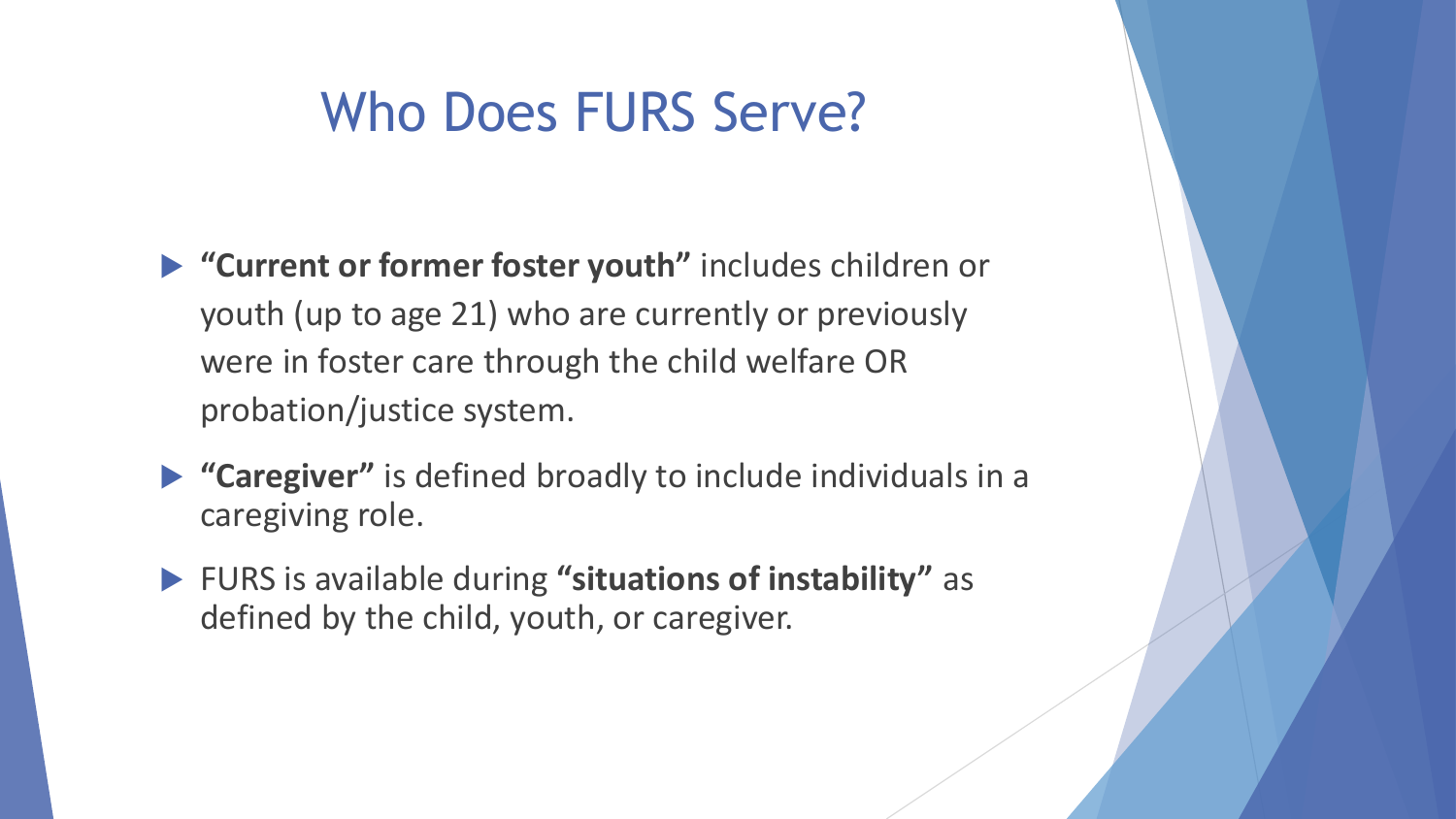#### Cal-FURS Statewide Hotline

- ▶ Can be reached at **1-833-939-3877** (via call or text) or by visiting **Cal-FURS.org** (for live chat).
- ▶ Available 24/7 to support a caregiver or current or former foster child or youth during situations of instability via call, text, or live chat
- Staffed by caring counselors **trained in conflict resolution and de-escalation** for children and youth impacted by trauma. Counselors are a mix of professionals and paraprofessionals, including mental health clinicians & youth and peer partners
- CDSS contracted with Sacramento Children's Home, a nonprofit, to operate the Cal-FURS hotline.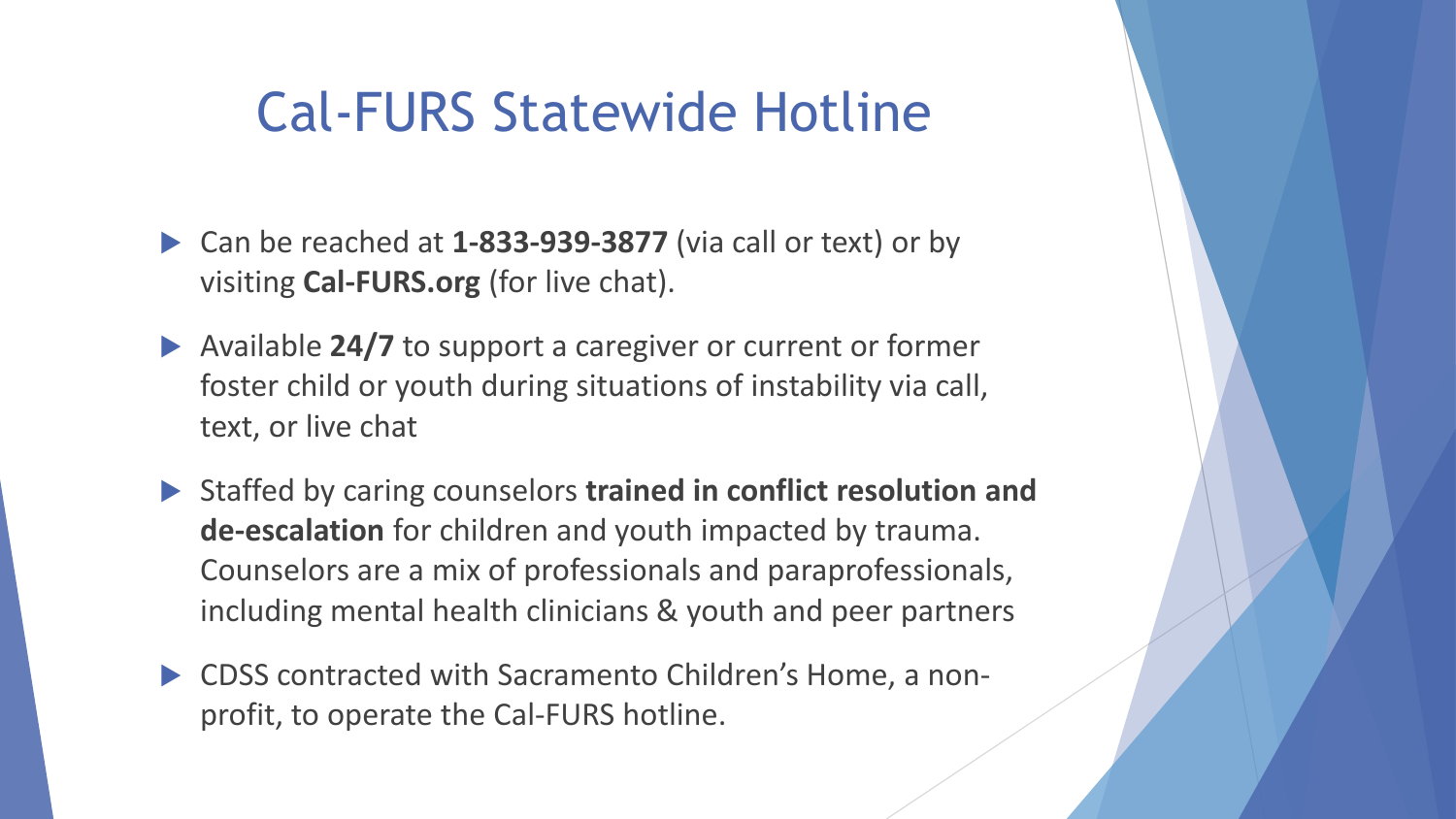#### Cal-FURS Hotline continued

- *All* individuals will receive phone, text, and/or live chat support from a caring counselor even if not within the FURS-eligible population.
	- ▶ Staff will contact caregiver & child or youth within 24 hours after providing support to offer additional support.
- For FURS-eligible callers, hotline staff will make a **referral to a county-based mobile response system** for an in-person response when desired by the caller through a **warm handoff**.
	- Children, youth, or caregivers *can decline* the referral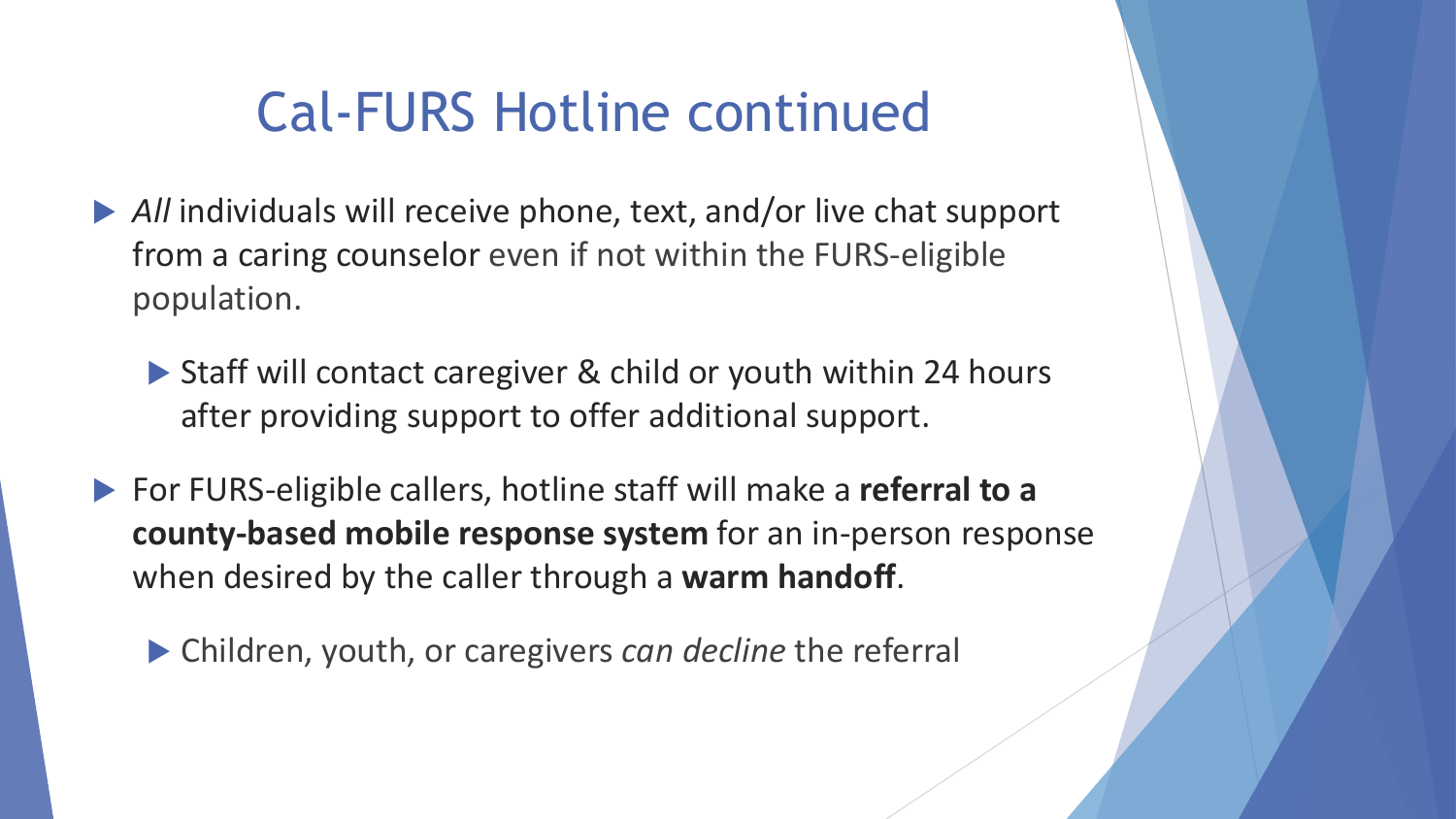#### Warm Handoff

- This warm handoff happens through a **three-way call** between the hotline staff, the county mobile response contact, and the child, youth, or caregiver.
- It enables the **transfer of key information** to prevent youth and/or caregivers from having to retell their stories or repeat information before in-person support is provided and to help the county **identify which team members to send out** for the inperson response.
- ▶ Hotline staff will remain on the line with the county and caller until the county contact has all the information they need.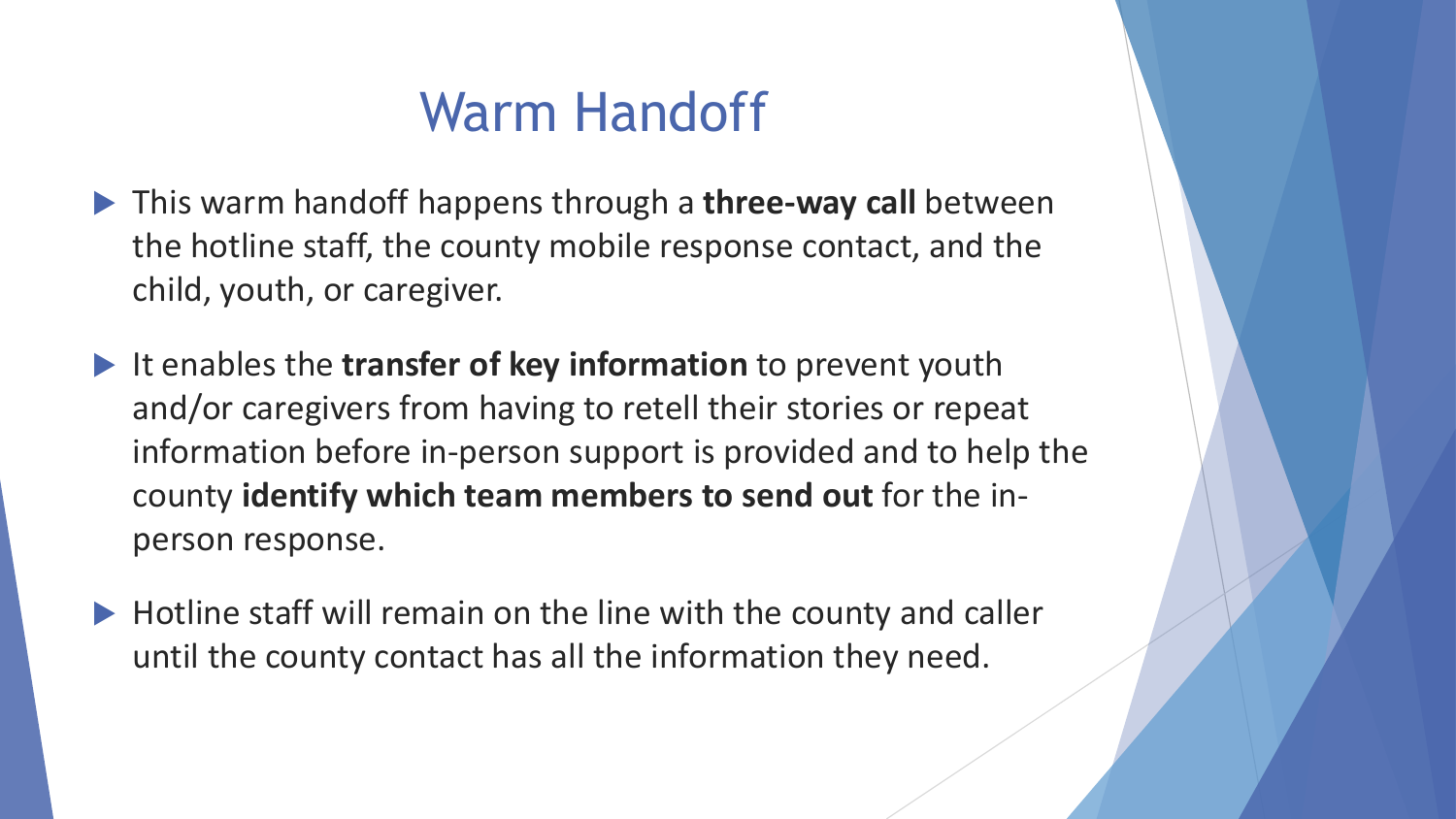# Urgent v. Non-Urgent

**All mobile responses are considered urgent unless the caller requests scheduling a response at a specific time.**

Required timing for urgent responses:

- **Within one hour**, but not to exceed 3 hours in extenuating circumstances.
- Required timing for non-urgent responses:
	- **Within 24 hours**.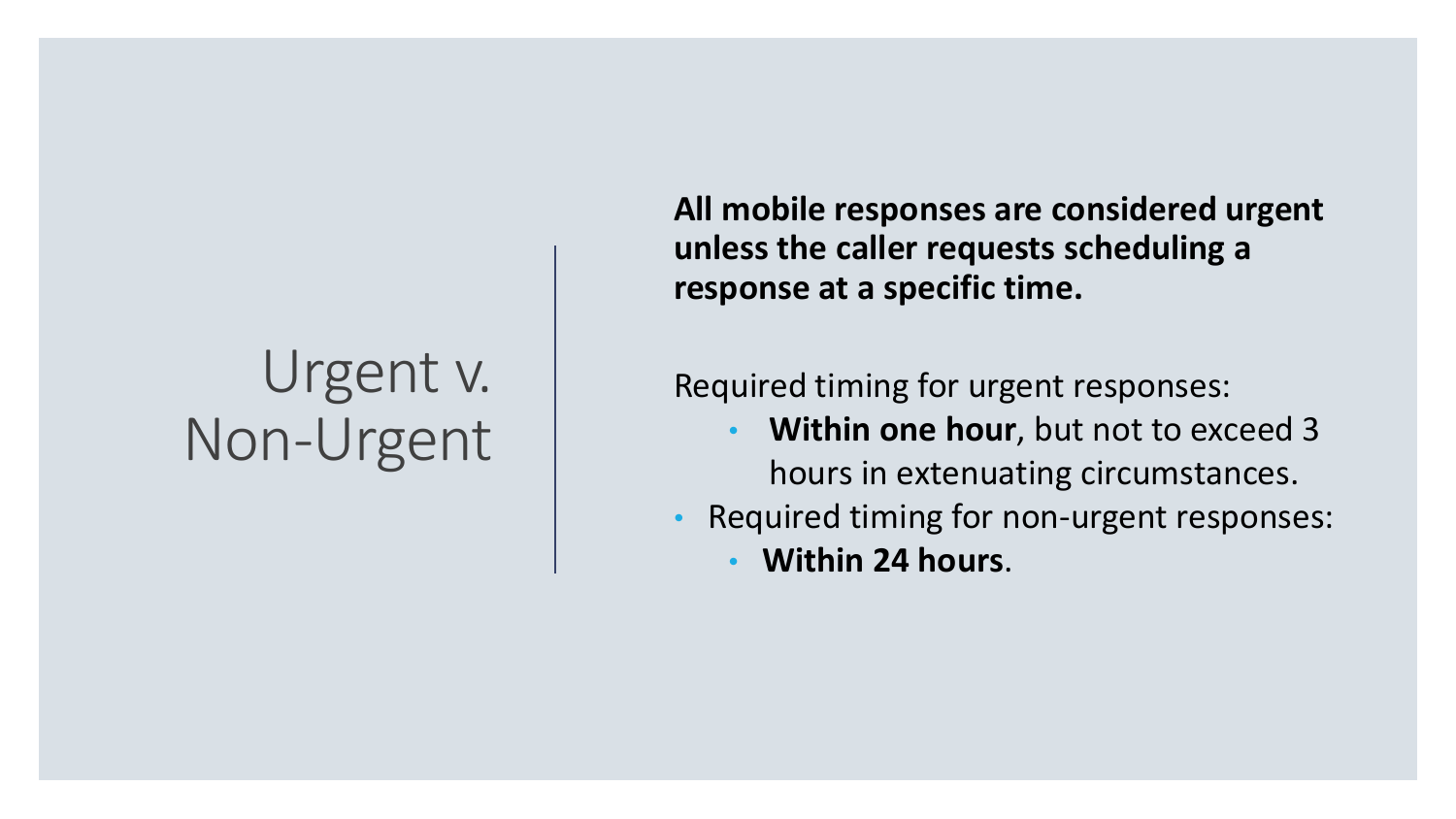#### County Mobile Response Systems

- County child welfare, probation, and behavioral health agencies were required to jointly develop county-based mobile response systems in all 58 counties.
- ▶ Each county must have a **single point of contact** for warm handoffs and **mobile response and stabilization team(s)** able to provide **immediate, in-person responses 24/7/365**.
- Counties have flexibility in how they structure their mobile response systems.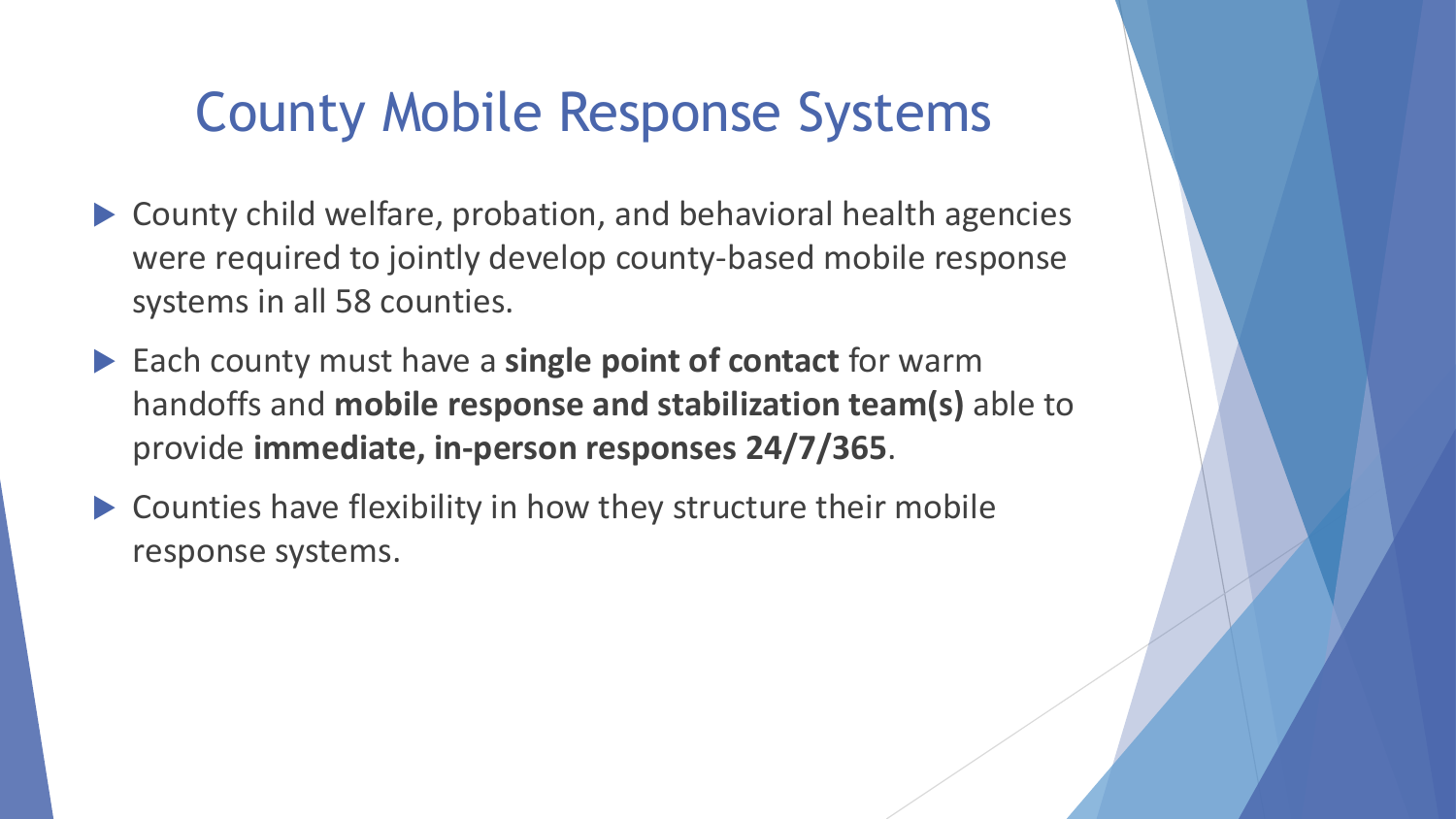### Mobile Response Teams

- ▶ These multidisciplinary teams may be composed of people such as licensed clinicians, case managers, peer partners, and resource coordinators who have all received **specialized training in trauma and the foster care system**.
- **Peer partners** and others with lived experience should be part of the team whenever possible.
- **Provide in-person de-escalation, stabilization, and support** to address immediate needs and then help ensure youth and caregivers are **connected to ongoing community-based support**.
	- Will stay in contact while helping connect to services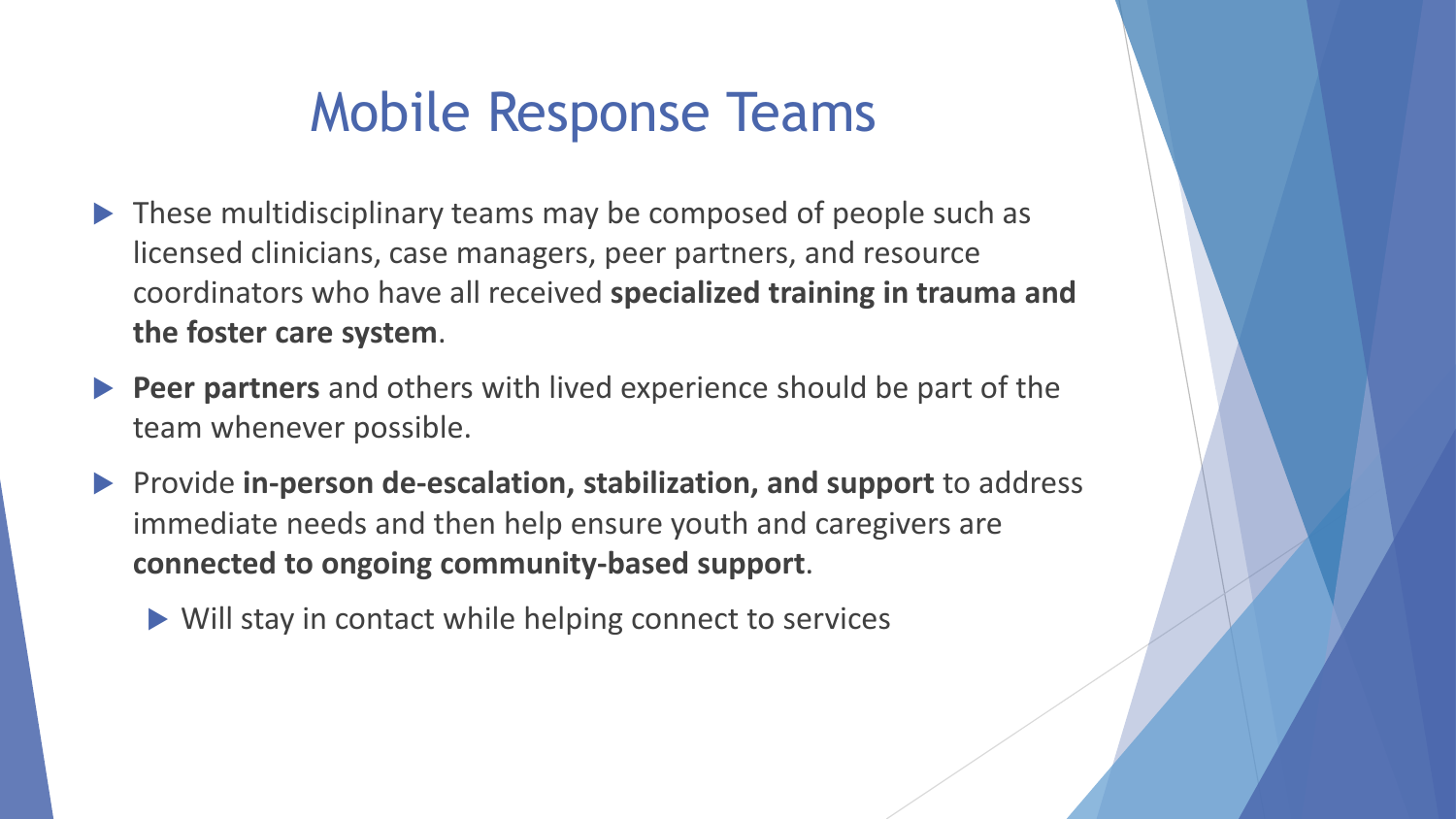#### Mobile Response: Coordination

- ▶ Mobile response teams cannot delay or decline to provide immediate, **in-person support** on the basis that there is another professional involved, but they should try to coordinate whenever possible & desired by the child, youth, or caregiver.
- Must have a process for identifying any existing **child and family team (CFT)**, **behavioral health treatment plan, and/or placement preservation strategy** for coordinating response and services.
- ▶ For children with an open case, the team must also **communicate with the county of jurisdiction and the county behavioral health agency**  regarding the service needs of the child or youth and caregiver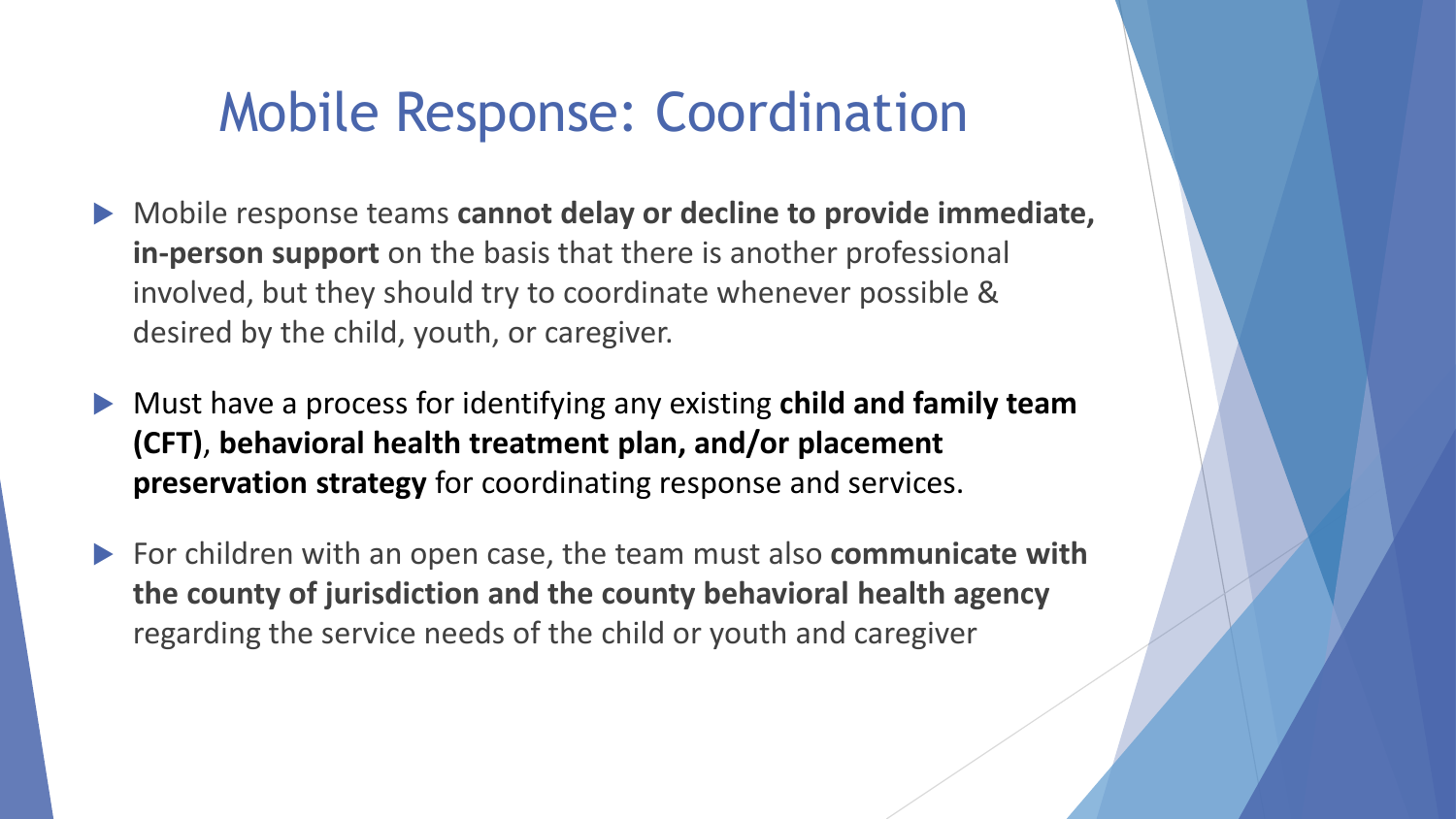### Communication / Information Sharing

- If no a referral is made for a mobile response, no information is shared.
- If a mobile response referral is made, the **FURS Summary Report** is completed by the team after the response.
- ▶ The Summary Report is a tool created by CDSS to help mobile response teams communicate key information to the county social worker or probation officer for children currently in foster care, and to CDSS.
	- For children with a closed care, the summary report is only provided to CDSS for program improvement purposes.
- The summary report, and any of its contents, should not be included in case plans or court reports. It is **intended only to be used to ensure linkage** to ongoing supportive services.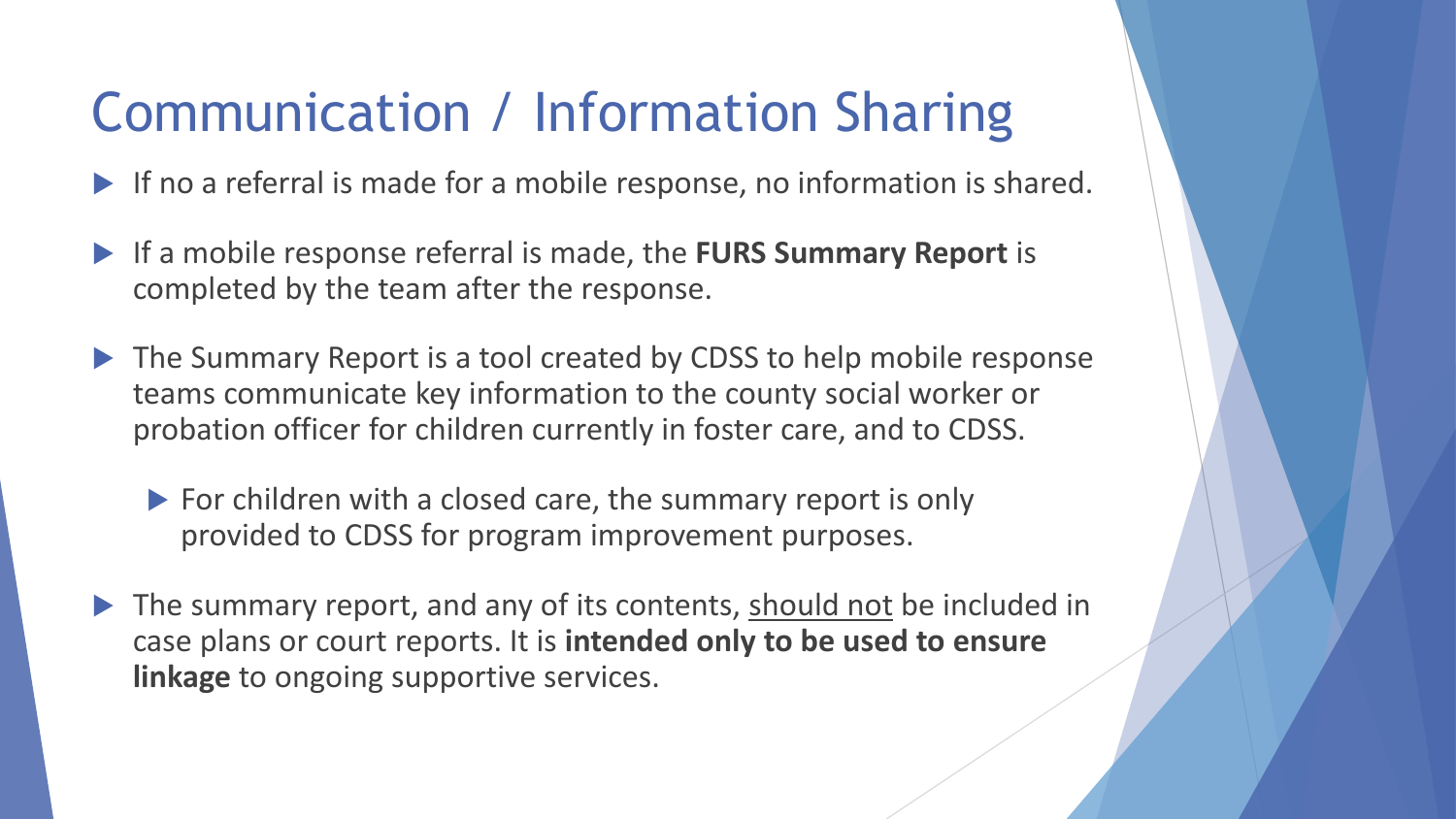#### Mobile Response System Structure: LA

- ▶ LA County has developed a dedicated FURS Unit that works alongside DCFS' Placement Stabilization Team (PST) within the Advanced Placement Team
- When an in-person response is wanted, a Cal-FURS counselor conducts a warm handoff to the dedicated FURS Unit and a team is sent out.
- ▶ DCFS partners with LA County Department of Mental Health to activate mental health staff employed by or contracted with DMH as members of the FURS mobile response team when there is a mental health need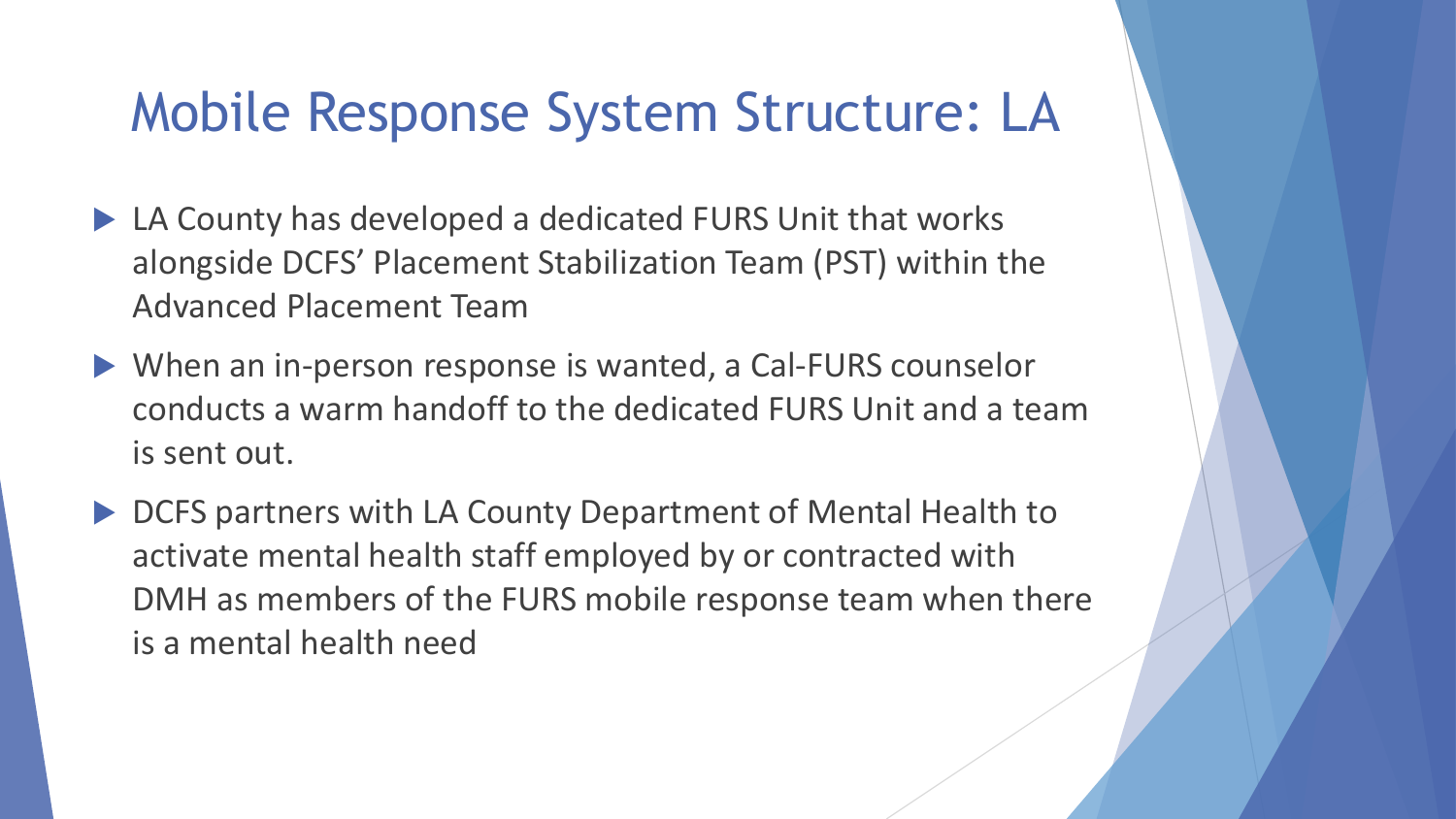

#### $24/7$ **SUPPORT**

Are you a current or former foster youth? **Having problems at** home? Frustrated? Need someone to talk to? The 24/7 FURS hotline is here to help.

#### CALL OR TEXT: 1-833-939-FURS | 1-833-939-3877

**Family Urgent Response System** (FURS) is a free 24/7/365 hotline for current or former foster youth and your caregivers to call and get immediate help for any big or small issues you may be having.

- You will be connected to a trained counselor or peer who will listen to you.
- · FURS is a safe, judgement-free, and private space to talk about your worries and vent.
- · If you want more support, a team can come directly to where you are to help you work on the problem and to create a plan to help stabilize your situation and keep you safe.
- · The team will follow-up by helping connect you and your caregiver to local services and support.



#### **CHECK OUT: CAL-FURS.ORG**



#### www.cdss.ca.gov/inforesources/cdss-programs/foster-care/furs

# Youth **Outreach**

- FURS is a **positive** resource.
- Call for all things big and small.
- A **judgment-free and safe** resource.
- A space for youth to feel heard and understood by a **neutral party**.
- We're not here to take sides.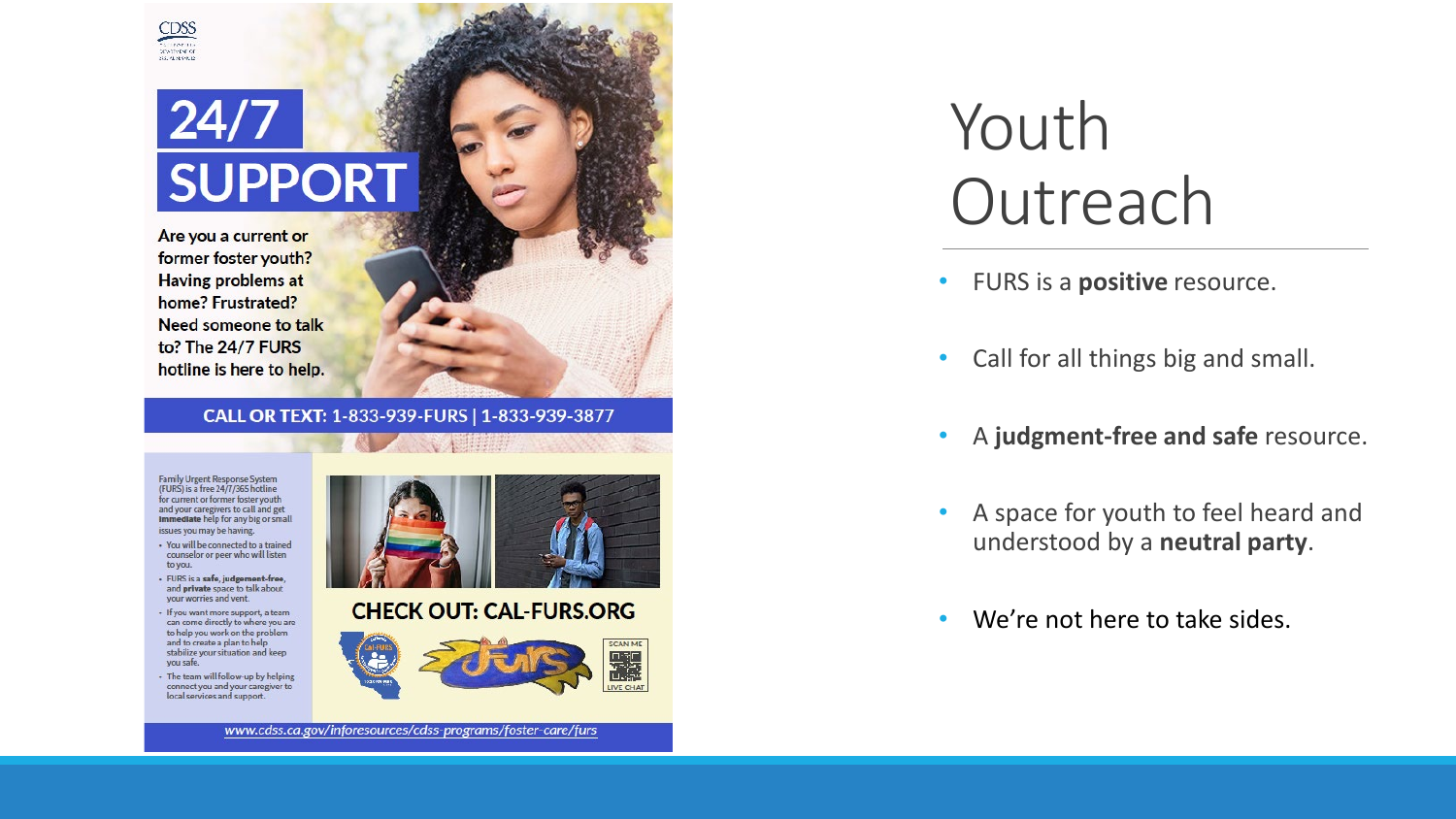

Are you a caregiver of a current or former foster youth? Are you feeling frustrated? Would you like additional support?

#### **Family Urgent FURS Support is Response System Always Available** 24/7 hotline support via The Family Urgent Response System phone, text, and chat. (FURS) Includes a statewide hotline Local mobile response as well as local mobile response support with COVID-19 teams to provide immediate precautions in place. trauma-Informed support to current **Personalized support** and former foster youth and their and stabilization at the caregivers. hotline and local level. Local mobile response teams are **Relevant aftercare** support and follow-up. comprised of compassionate, trained professionals who are available to provide face-to-face support during critical moments. Both the statewide hotline and local mobile response teams are available 24/7/365.

SCAN ME

Call or Text: 1-833-939-FURS

Online: CAL-FURS.ORG

**FURS Provides** 

Support When

Needed Most



#### www.cdss.ca.gov/inforesources/cdss-programs/foster-care/furs

# Caregiver Outreach

- Reaching out for help is a **sign of strength**.
- FURS is here to support you you're not alone.
- FURS is here to support placements and **preserve relationships**.
- An opportunity to speak with a **neutral party**.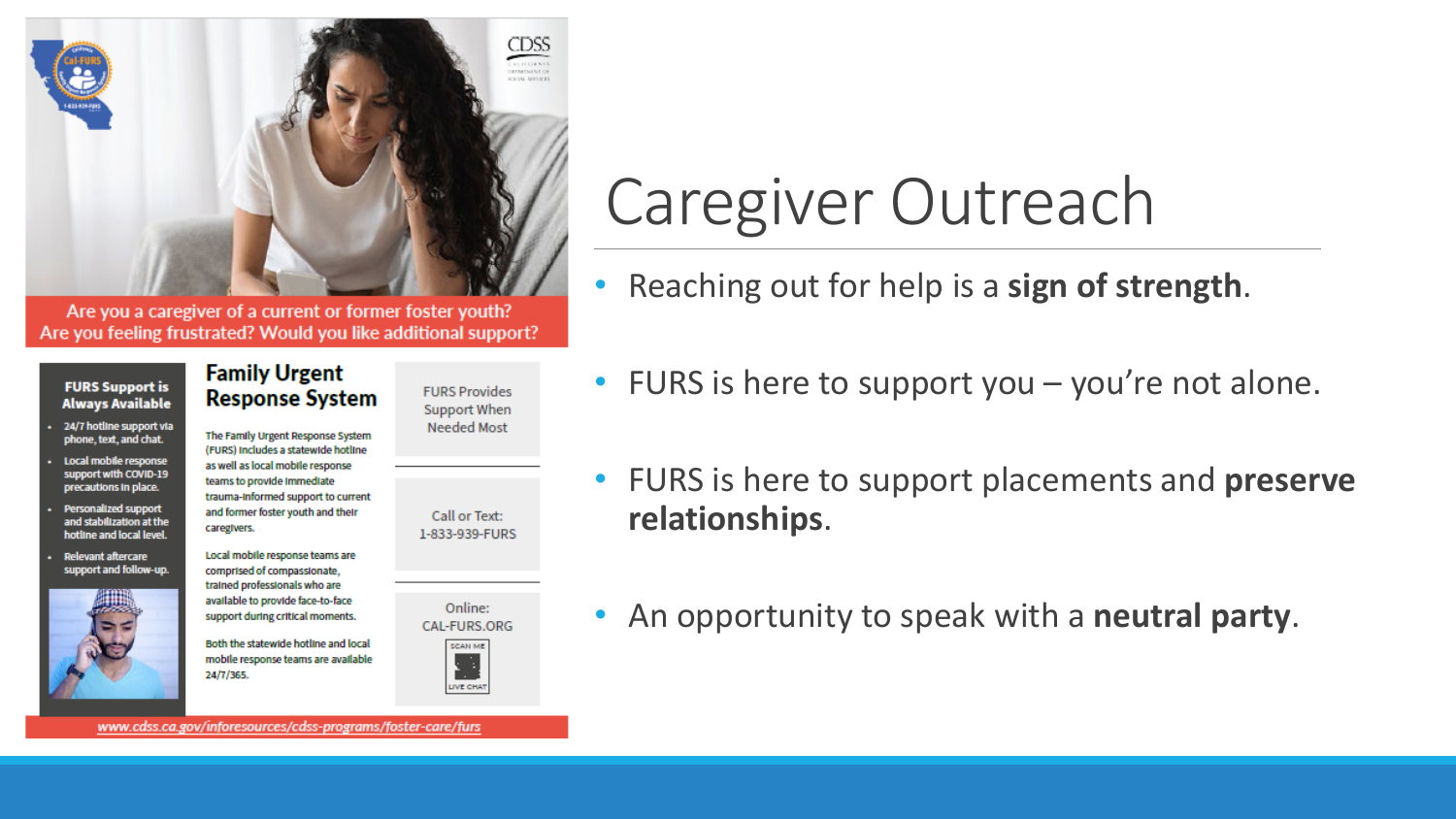### How You Can Help

- ▶ Help spread the word about this new resource to children and youth on your caseloads and their caregivers
	- Encourage youth with cell phones and caregivers to program the Cal-FURS phone number into their phone contacts
- **Reach out** to the Cal-FURS hotline when you're with a youth and an issue arises in which support is needed
- **Share any feedback** you hear on FURS so we can continue to refine it to best meet the needs of children, youth, and caregivers.